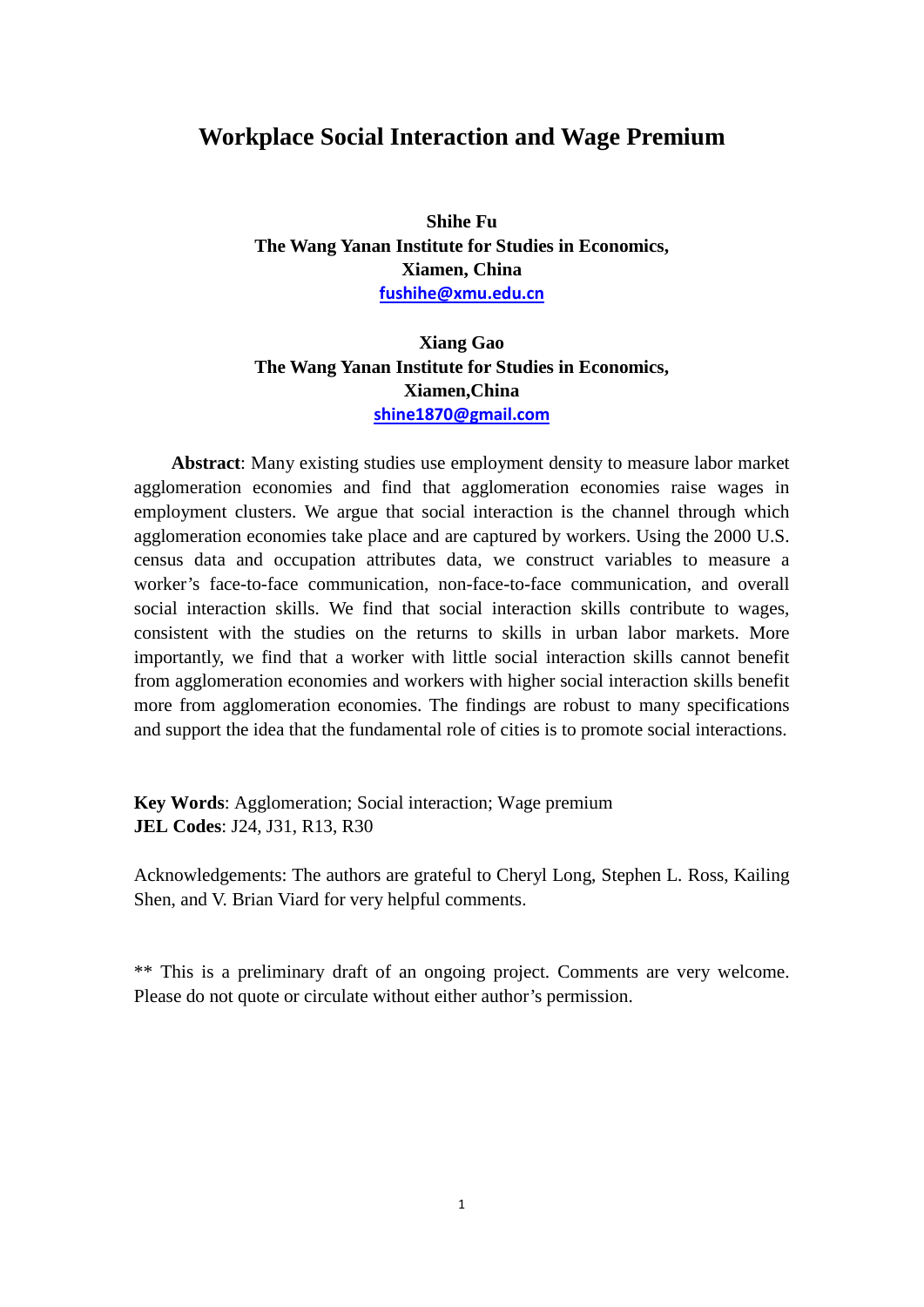#### **1. Introduction**

Many existing studies use employment density to measure urban labor market agglomeration economies and find significant, robust wage premia due to agglomeration (Glaeser and Mare, 2001; Wheeler, 2001; Rosenthal and Strange, 2006; Fu, 2007). The main interpretation is that workers interact with each other in workplace and such interaction generates knowledge spillovers or information exchange, leading to higher productivity. However, employment density cannot capture the actual degree of social interactions in workplace: if workers are segregated or isolated due to discrimination or lack of inter-personal communication skills, they may not gain from agglomeration economies even in a high employment density workplace.

Many empirical studies also find human capital externalities in labor market meaning that workers can learn from the concentration of high-skilled or high-human-capital workers (Moretti, 2004). Such learning process takes place also through social interactions. Again, inter-personal communication skills may also affect a worker's capacity for obtaining benefit from human capital externalities.

Few studies directly test how workplace social interaction affects labor market agglomeration economies. Bacolod, Blum, and Strange (2009) use occupation attributes to proxy for worker skills and find that the returns to people skills and cognitive skills are higher in big cities suggesting that people skills may be helpful for workers to gain from thick labor markets. Charlot and Duranton (2004) use survey data in French cities and find that workers communicate more in large and more educated cities and communication directly contributes to wages.

This paper uses occupational work context attributes to measure social interaction skills and tests how social interaction skills affect a worker's ability to reap benefit from labor market agglomeration. We assume that if a worker's occupation requires a high degree of social interaction, then the worker most probably has good social interaction skills, a premise also used in Bacolod, Blum, and Strange (2009). We add the individual social interaction skill variable to the standard wage model for testing agglomeration economies, and also interact the social interaction skill variables with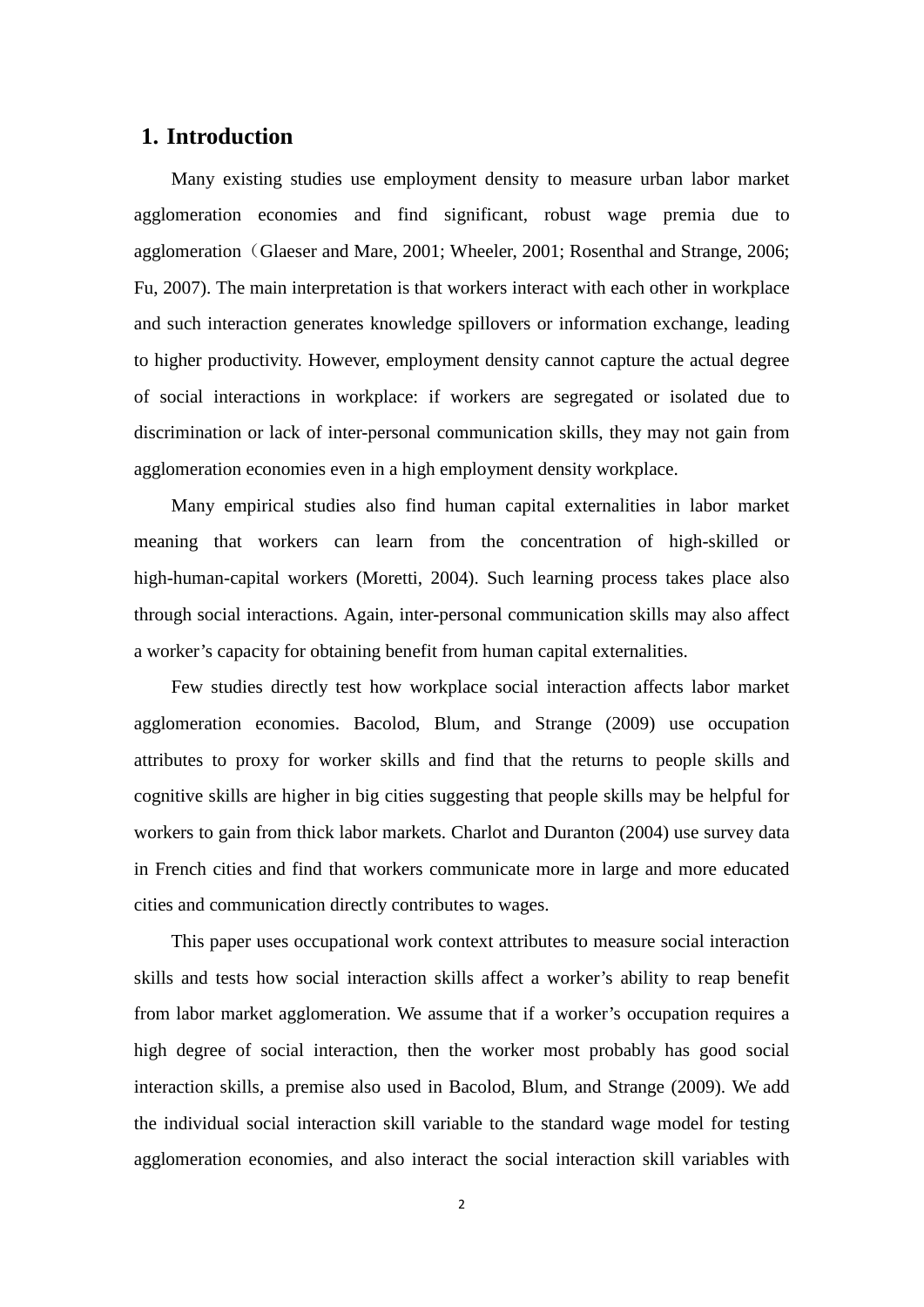workplace employment density. Using the 5% Public Use Microdata Sample (PUMS) from the 2000 U.S. Decennial Census and O\*NET occupation attributes data, we find that social interaction skills contribute to wages; the traditional estimates of agglomeration economies (the coefficient of employment density) attenuates a lot and becomes insignificant; however, the coefficients of the interaction terms are positive and significant, suggesting that social interaction skills is crucial for a worker to gain benefit from concentrated employment. These findings hold for human capital externalities and for Whites and Asians but not for Blacks and Hispanics. We also find that given individual social interaction skills and employment density, a more racially segregated workplace generates less agglomeration benefit because segregation reduces opportunities for social interactions. This suggests the cross-racial difference in agglomeration economies might be explained by reduced social interaction due to segregation or discrimination against minorities.

Our paper is different from Bacolod, Blum, and Strange (2009) and Charlot and Duranton (2004) because they focus on the contributions of different types of skills to wages but not on agglomeration economies. We focus on how social interaction skills affect benefit from agglomeration economies. We also address worker sorting issue by including residential fixed effects based on the idea of Fu and Ross (2010). Our study provides empirical evidence for the argument that the primary function of cities is promoting social interactions among urban population.

The next section presents the basic econometric model and methodology. Section 3 describes the data and Section 4 reports results. Section 5 concludes.

#### **1. Model and Methodology**

We use the hedonic wage model with a set of standard individual observable characteristics and workplace agglomeration measures as in the literature. The basic idea is that if firms pay workers their marginal revenue product, higher productivity due to labor market agglomeration economies can, at least partly, be captured by nominal wage. The novelty of our study is to add a worker's social interaction skill variable and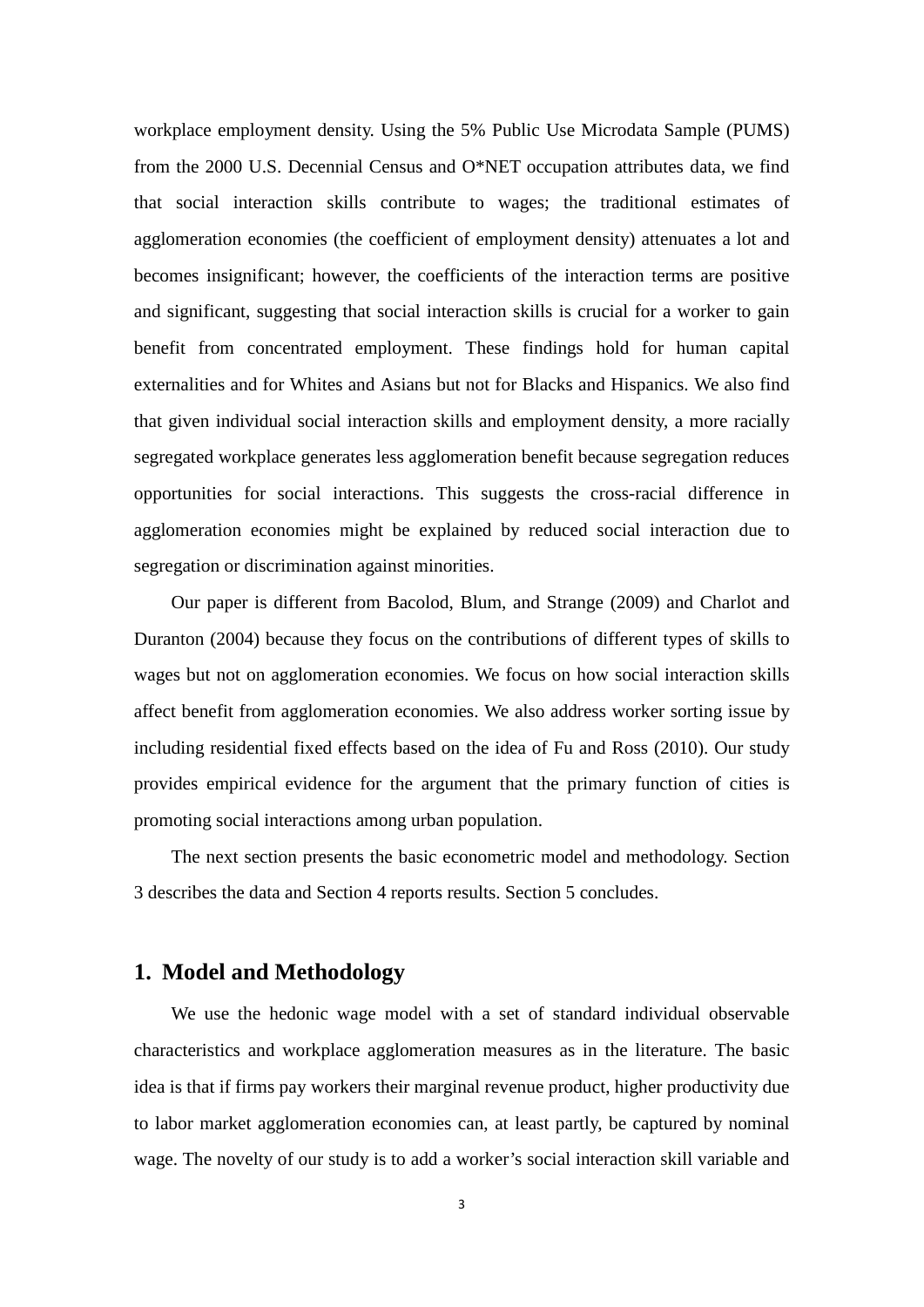its interaction with agglomeration variables to the wage model. The interaction term captures the role of social interaction in reaping the agglomeration benefit in labor markets. Social interaction skills are identified by work context attributes of a worker's occupation, which will be explained in detail in the next section.

The standard wage model for testing agglomeration economies is specified as follows:

$$
y_{ij} = \beta X_i + \gamma_1 Z_j + \varepsilon_{ij}, \qquad (1)
$$

where  $y_{ij}$  is logarithm of hourly wage of worker i in workplace *j*;  $X_i$  is a vector of standard individual observable attributes;  $Z_j$  is agglomeration measure of workplace j, usually measured by employment density;  $\varepsilon_{ij}$  generally captures the unobserved ability of a worker that could influence his wage rate. Besides, industry, occupation dummies are included.

 Our model extends model (1) by including individual social interaction skill and its interaction with agglomeration variables:

$$
y_{ij} = \beta X_i + \gamma_1 Z_j + \gamma_2 S_i + \gamma_3 Z_j S_i + \varepsilon_{ij}, \qquad (2)
$$

where  $S_i$  measures individual social interaction skill and  $Z_i S_i$  is the interaction of agglomeration variable with individual social interaction skill. If  $\gamma_3$  is positive and significant, this means for a given level of employment concentration, a worker with stronger social interaction skills can receive higher wage premium. In some extended models we also include human capital externalities variable, defined by the share of college graduates in a workplace.

Two major identification issues arise in estimating equation (2). First, due to workers' sorting across workplaces, such as high ability workers sorting into highly concentrated employment clusters, it is possible that  $cov(Z_i, \varepsilon_{ij}) > 0$ , biasing estimate of agglomeration economies. Following Fu and Ross (2010), we use a worker's residential location to proxy for unobserved worker ability. The basic idea is that workers also sort into different residential locations based on labor market outcomes and tastes for amenities and workers with the same observable attributes and residing in the same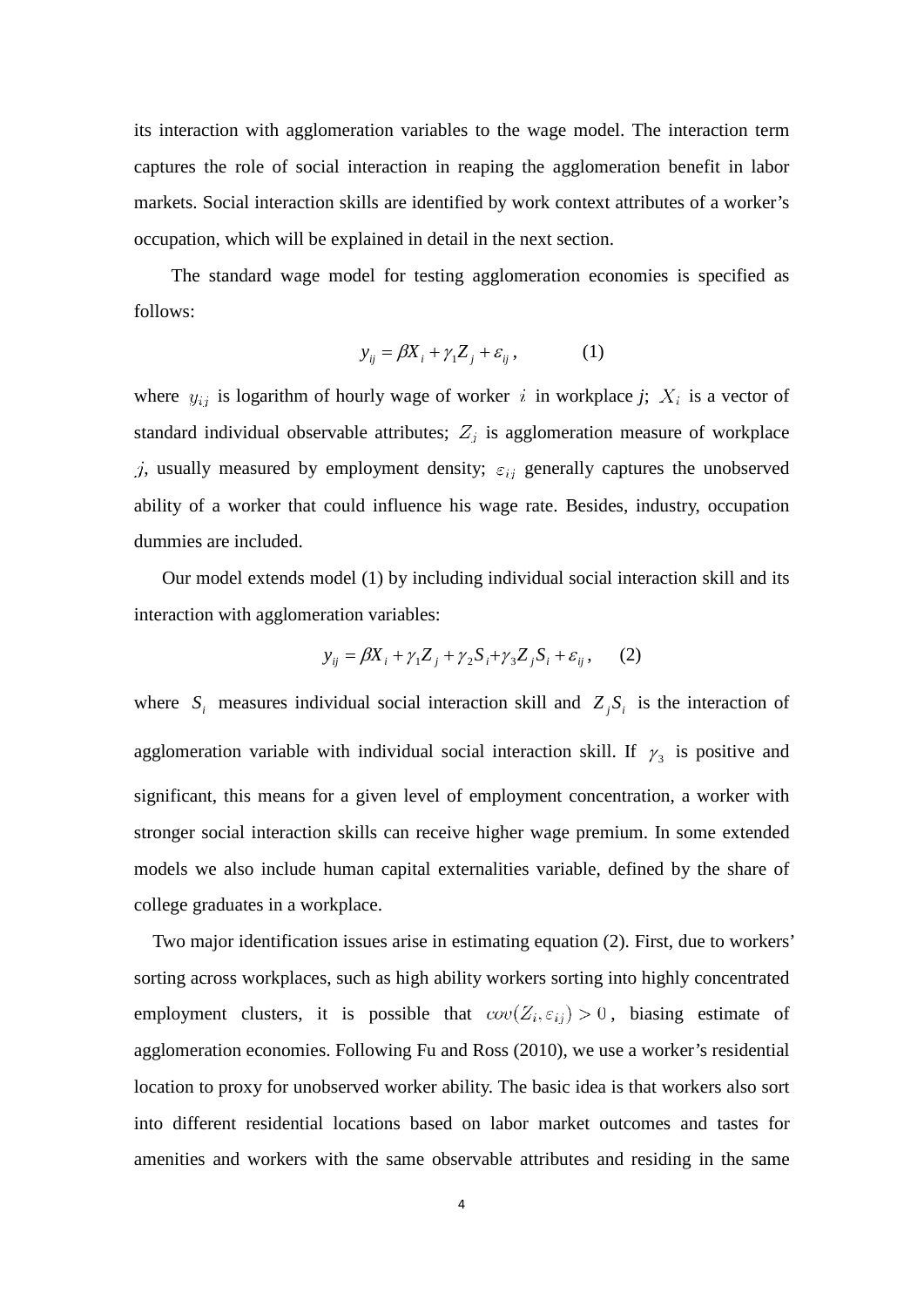location should have similar unobservable ability.

 Second, even after we include many observable individual attributes and residential location fixed effects, it is still possible that the error term contains unobservable skills that are correlated with social interaction skills, making  $cov(S_i, \varepsilon_{ij}) > 0$ , biasing the estimate of  $\gamma_2$  and  $\gamma_3$ . Specifically, the occupation categories that are included in model (2) in general are not many, say about 20. Let's call this occupation classification two-digit occupation codes. But an occupation may require hundreds of different skills and many of which can be correlated with social interaction skills but may not be captured by two-digit occupation codes. To deal with this issue, we replace two-digit occupation codes by more disaggregated occupation classifications that we call three-digit occupation codes. There are about 500 three-digit occupation codes, which should better control for detailed skill requirements. Unfortunately, these occupation codes absorb individual social interaction skills (each occupation has a requirement for social interaction skills), and we have to drop the individual social interaction skills variable  $S_i$ . When estimating model (2) including three-digit occupation codes, we adjust the standard errors by clustering at the three-digit occupation code cells. This should provide a very conservative statistical inference.

#### 2. Data

 The individual demographic data come from the 5% Public Use Microdata Sample (PUMS) from the 2000 U.S. We construct a benchmark sample including male workers of prime-age (30-59 years of age)**,** full time (usual hours worked per week 35 or greater)**, w**orking in the 33 Consolidated Metropolitan and Metropolitan Statistical areas (MSA) with at least one million residents and at least three workplace Public Use Microdata Areas (WPUMA). This benchmark sample is similar to Fu and Ross (2010) for purpose of comparison. For robustness check, we construct another sample using the same criteria but also include female workers.

The dependent variable, logarithm of wage rate, is based on a wage that is calculated by dividing an individual's 1999 labor market earnings by the product of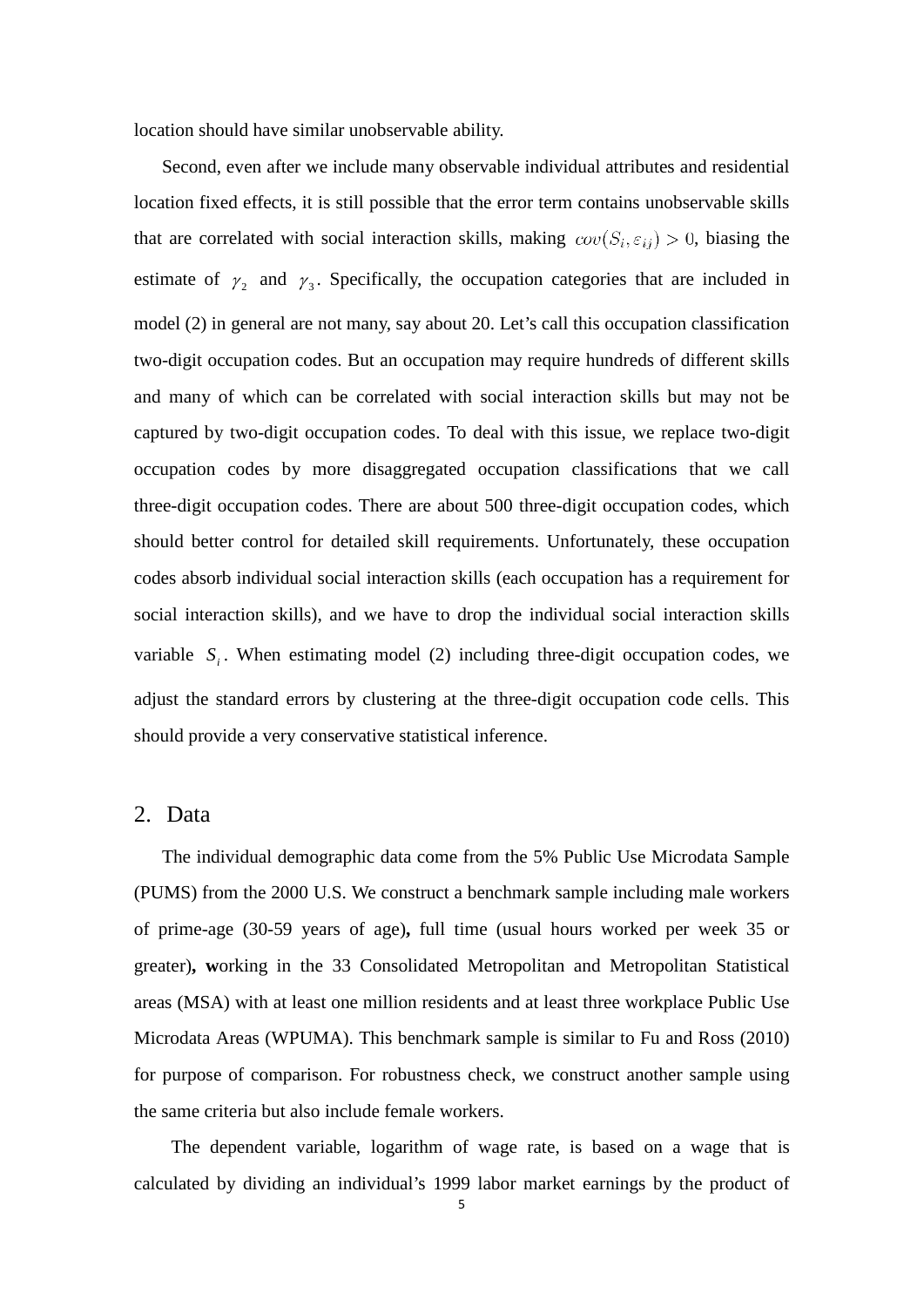number of weeks worked in 1999 and usual number of hours worked per week in 1999. The wage rate model includes a standard set of labor market controls including variables capturing age, race/ethnicity, educational attainment, marital status, presence of children in household, immigration status. The census data provides detailed geography information for the workers' work and residential location: workplace PUMA and residential PUMA. A residential PUMA includes at least 100,000 persons; if a place contains 200,000 persons or more, it is split into as many PUMAs as possible. A WPUMA is generally greater than a PUMA and often includes a few PUMAs. The agglomeration economies variable is measured by employment density in a WPUMA; the residential PUMA fixed effects are added to the models to control for unobserved worker ability to reduce the potential bias due to worker sorting.

The occupation attributes data come from the Occupational Information Network (O\*NET). O\*NET is developed under the sponsorship of the US Department of Labor/Employment and Training Administration (USDOL/ETA) through a grant to the North Carolina Employment Security Commission. It is the most important occupation information source in the U.S., providing information on more than 200 attributes for 873 occupations. Bacolod et al (2009) use the predecessor of O\*NET, the Dictionary of Occupational Titles (DOT), to identify workers' skills by skill and ability requirements for each occupation, which is also a part of the occupation attributes data. They argue that, if the labor market is competitive and frictionless, skill requirements of an occupation can be a good measurement of the skill level of the workers who do that job (Roy, 1951). For instance, if an occupation requires a high degree of "face to face discussion", we can infer safely that the worker with that occupation has excellent face-to-face discussion ability or the job gives the worker more opportunity to talk to other people face to face. Although these two situations cannot be distinguished from the data, it is possible that workers taking occupations requiring frequent face-to-face discussion will strengthen their face-to-face discussion skills through working experience or learning by doing.

Following this idea, we use work context indices to proxy for workers' social interaction ability and environment. Specifically, the work context attributes of an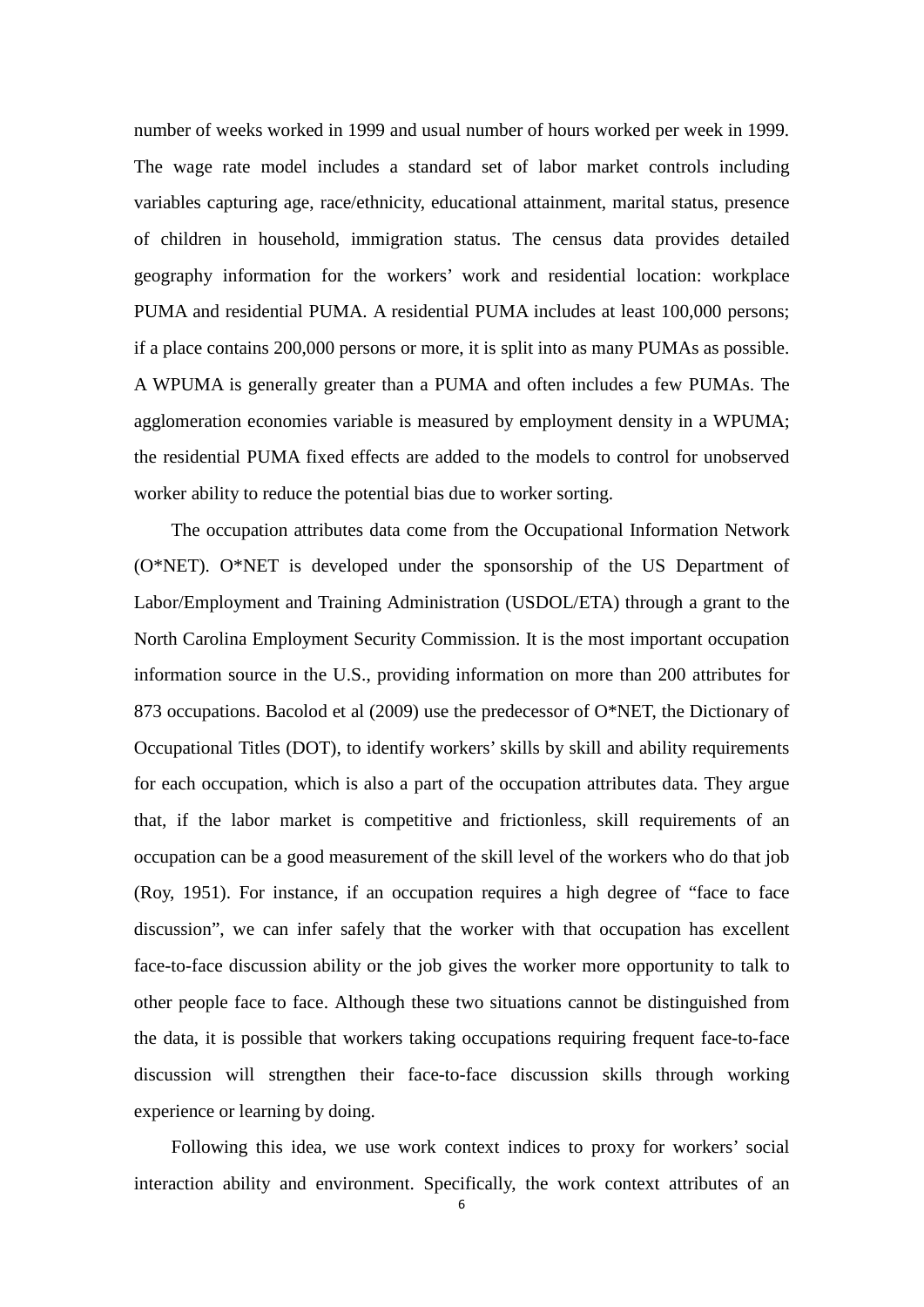occupation describes the required social interaction contents: face to face discussion; electronic email; letters, memos, and telephone. Each of them is given a value from 0 to [1](#page-6-0)00 for every occupation<sup>1</sup>. To distinguish the role of face-to-face communication versus non-face-to-face communication, we construct two variables:

 *Face-to-face communication*: the score of "face-to-face discussion" attribute of each occupation;

 *Non-face-to-face communication*: the average value of "electronic email" and "letters, memos, and telephone" attributes of each occupation.

 In addition, we calculate the average value of face-to-face communication and non-face-to-face communication and define it as *total social interaction* variable.

 The 5% sample of the 2000 U.S. census data contains 475 occupation categories, which we call them 3-digit occupation categories. We merge the census data and O\*NET data by the 3-digit occupation code and 457 occupations in the census data are matched.<sup>[2](#page-6-1)</sup> Because O\*NET occupation classification is more finely defined, there are some O\*NET occupation codes that can be matched to the same 3-digit occupation code in the census data; in these cases we calculate the average attributes values of these occupation and match them with the same occupation code in the census data.

 We also aggregate the occupations in the census data into 19 categories which we call 2-digit occupation code. In some models, we include these 2-digit occupation code dummies. Table 1 provides the summary statistics for key variables.

#### 3. Results

l

#### 4.1 *Basic results of workplace social interaction*

Table 2 presents the results from estimating the benchmark models. In panel A all models include 19 two-digit occupation code dummies, residential PUMA fixed effects,

<span id="page-6-0"></span> $1$  The detailed information about work context data is in the appendix.

<span id="page-6-1"></span><sup>&</sup>lt;sup>2</sup> In the census data 4 military occupations have no attributes information in the O\*NET data, so they are dropped. Also 14 occupations in the census data cannot be matched to any O\*NET occupations, so we replace their codes with the closest codes and match them to corresponding O\*NET occupations.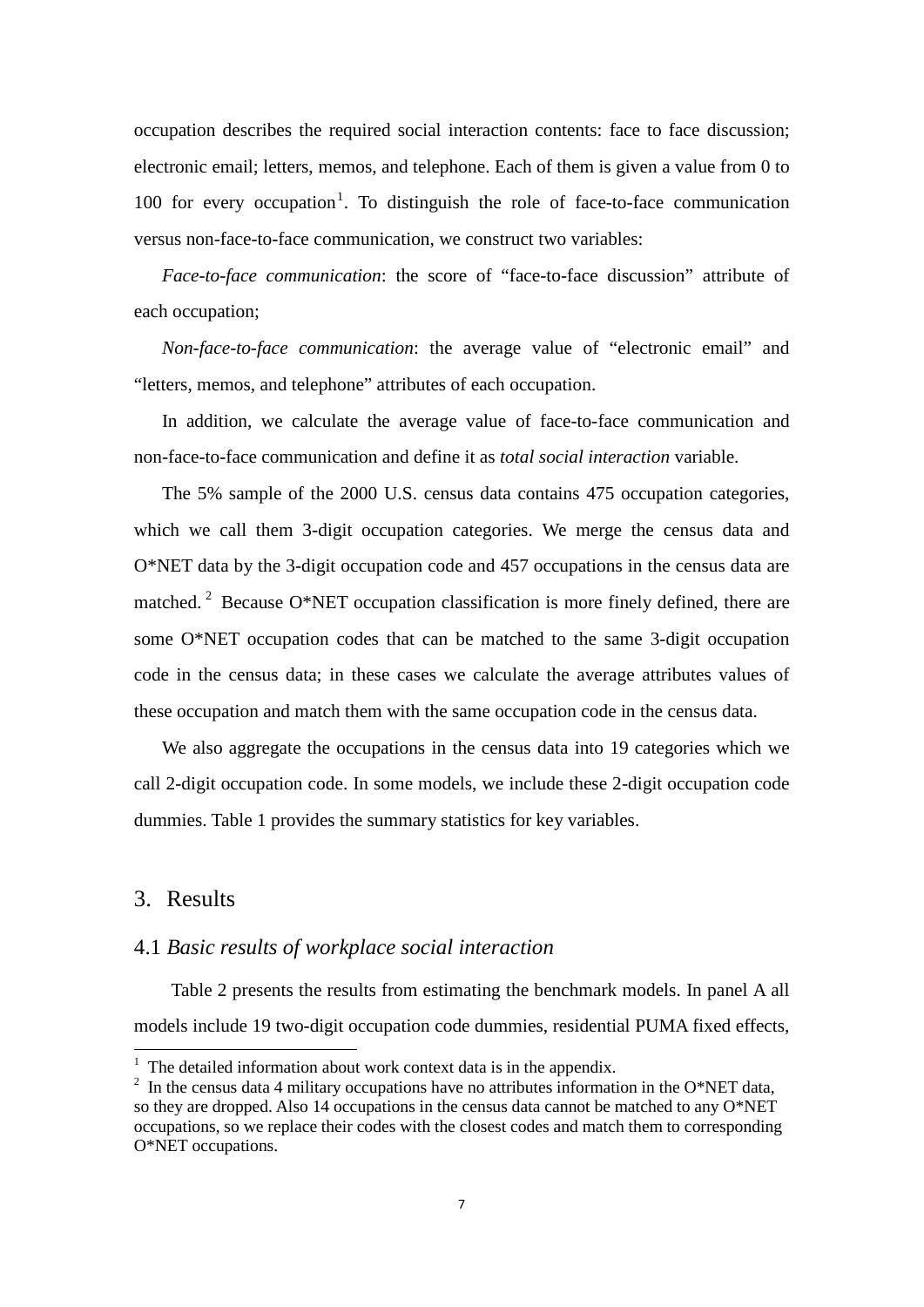and the standard errors are clustered by the workplace PUMA level. Column 1 of panel A replicates the wage-agglomeration model in Fu and Ross (2010), showing that a ten thousand per square kilometers increase in a workplace PUMA will enhance the wage about 0.9%. In column 2 we add two variables to the column 1 model: individual face-to-face communication skill and its interaction with employment density. A ten points increase in the face-to-face communication skill level is associated with a 6.4% increase in hourly wage rates, consistent with the return to people skill evidence found in Bacolod, Blum, and Strange (2009). The coefficient of the interaction term suggests that for a given employment density in a workplace, a ten point increase in face-to-face communication skill level can help the worker gain 14% increase in hourly wage rate. The most striking result is that the coefficient of employment density becomes negative and significant: the benefit of employment agglomeration disappears if a worker has zero face-to-face communication skills. This implies that while employment concentration generates external economies and raises wages, how much of the agglomeration benefit a worker can reap depends on his or her face-to-face communication skills. Columns 3 and 4 replace face-to-face communication skill variable by non-face-to-face communication skill and total social interaction skill variables, respectively, and the results are remarkably consistent.

Since an occupation may have hundreds of skill requirements, the two-digit occupation codes may not capture omitted occupation skill requirements, biasing the estimates of social interaction skill variables upward. To address this concern, we replace the two-digit occupation codes by three-digit occupation codes, but we have to drop the main effect of social interaction skill variables since they are collinear with the occupation dummies. Now the standard errors are clustered by three-digit occupation code cells, providing a more conservative statistical inference.<sup>[3](#page-7-0)</sup> The results are shown in panel B of Table 2. The coefficients of social interaction variables interacting with

 $\overline{\phantom{0}}$ 

<span id="page-7-0"></span><sup>&</sup>lt;sup>3</sup> We are unable to control for residential PUMA fixed effects in these models due to computation capacity of STATA software, so we include MSA fixed effects. This should not affect the results because Fu and Ross (2010) have confirmed that although residential location controls for unobserved ability well the agglomeration economies estimates are stable and robust, meaning that workers' sorting hardly biases the estimates of agglomeration economies.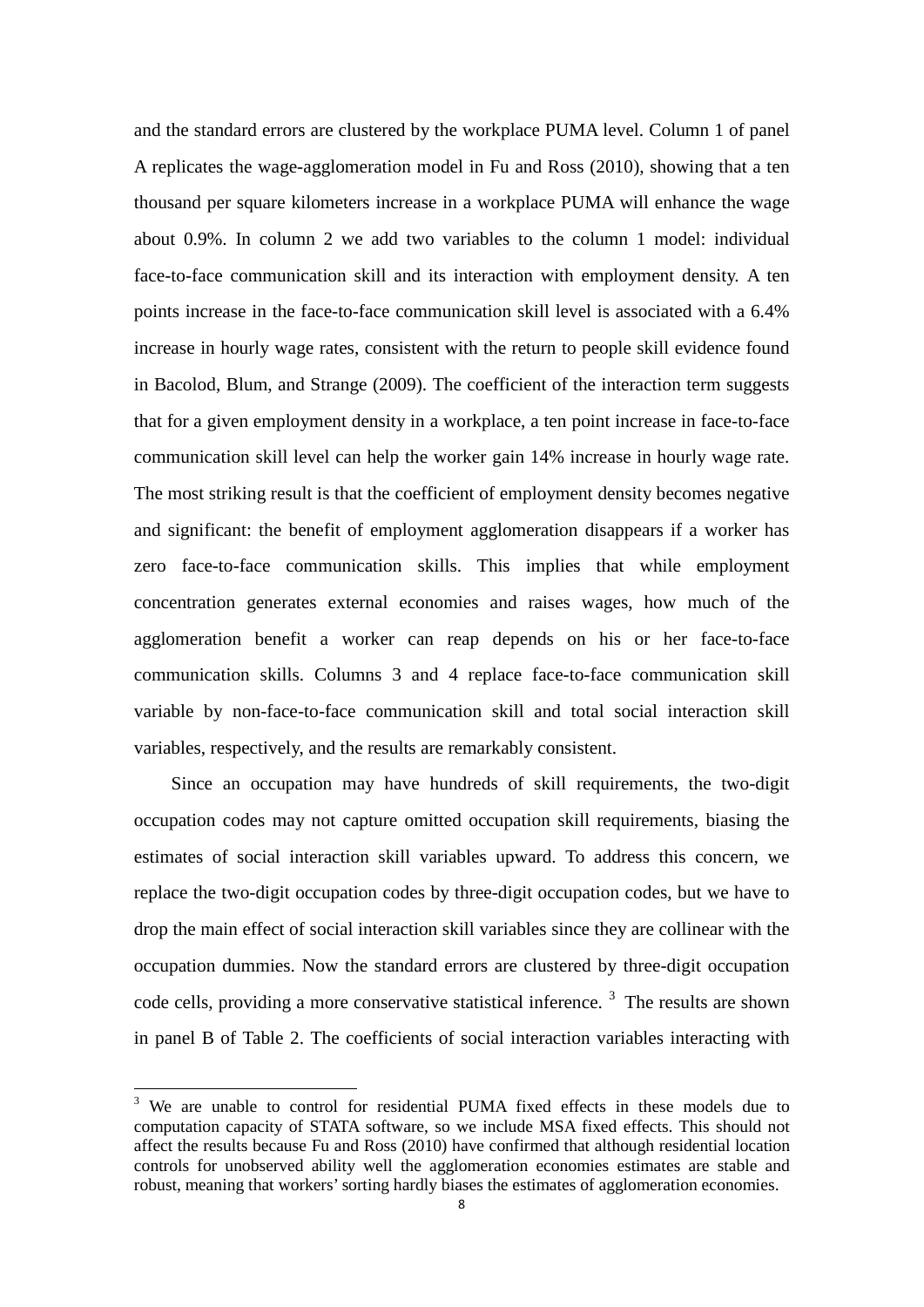employment density are still positive and significant, and slightly larger in magnitude, suggesting that the positive, significant effect of interaction terms should not come from any other unobserved occupation characteristics. These results further confirm that it is social interaction ability that help workers enjoy the agglomeration benefit.

 Existing studies on testing labor market agglomeration economies focus on only agglomeration measures such as city size or employment density, and do not pay attention to social interaction environment and skills. Our findings show that only people who own good social interaction skills and work in a good social interaction environment can enjoy agglomeration economies. On the other hand, people who lack of social interaction skills can obtain little benefits from agglomeration even if working in a high employment density workplace.

#### 3.2 *Estimate basic models by race*

 Ananat, Fu, and Ross (2012) document the fact that minorities, especially blacks, benefit much less from agglomeration economies compared with whites. The interpretation is that racial-specific social network plays an important role in reaping the agglomeration benefit. We explore an alternative interpretation for the same fact. We estimate model (2) by race. Table 3 report the results for models using total social interaction variable, but results for models using either face-to-face communication or non-face-to-face communication variables are pretty similar.

 Panel A of Table 3 shows that the coefficients of total social interaction skill variable are positive, significant and of similar magnitude for all workers of different races, but the coefficient of interaction term is significant only for whites. This implies that although social interaction skills contribute to wages for workers of all races, they are helpful only for whites to gain the benefit from agglomeration economies. Panel B shows a similar pattern but social interaction skills are helpful to Asians too. These results are consistent with Ananat, Fu, and Ross (2012). The underlying idea is that for people of different races with same social interaction skills working in the same workplace, there exist some forces that prevent minorities gaining from employment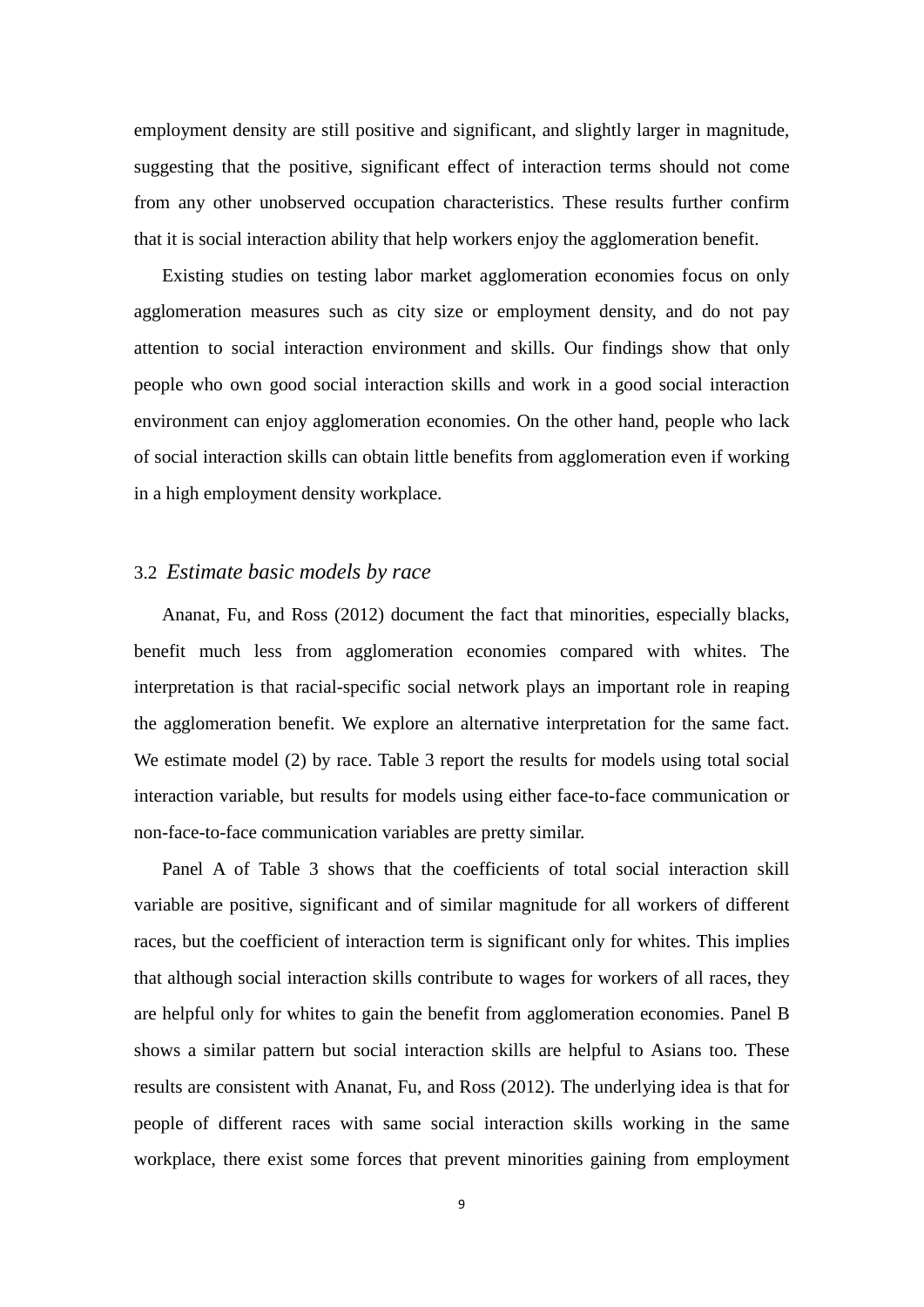concentration. This could be due to racial segregation, discrimination, racial-specific social network, or other factors. Identifying all these factors is beyond the purpose of the current paper, but we can test if segregation is a reasonable explanation.

#### 4.3 *Racial segregation effect*

 We construct a workplace racial segregation index which is one minus the Herfindahl index in terms of employment by race. We add this variable to model (2) and also interact it with social interaction skill variable and employment density. Table 4 shows that our previous findings still hold: social interactions skills help a worker to capture the benefit from agglomeration economies. However, the coefficient of racial segregation interacting with social interaction skill and employment density is always negative and significant in most cases, suggesting that a more racially segregated workplace prevent workers from reaping agglomeration benefit.

#### 4.4 *Social interaction skills and human capital externalities*

 Many studies on labor market agglomeration economies also consider human capital externalities. In general, human externalities are measured by the share or the total number of workers with a college degree or above in a workplace. Most of the studies also find that human capital externalities exist (Moretti (2004) provides a good survey). We add the college share in a workplace PUMA to model (2) and also interact this variable with social interaction skill variables. Table 5 reports the results.

 As expected, similar to Table 2, significant human capital externalities exist in concentrated workplace. However, for a worker to capture the benefit from human capital externalities, he or she needs to possess a good skill of social interaction: the coefficients of human capital externalities interacting with social interaction skills are positive and significant in most cases while the coefficients of college share variable attenuate much and become insignificant.

#### *4.5 More extensions*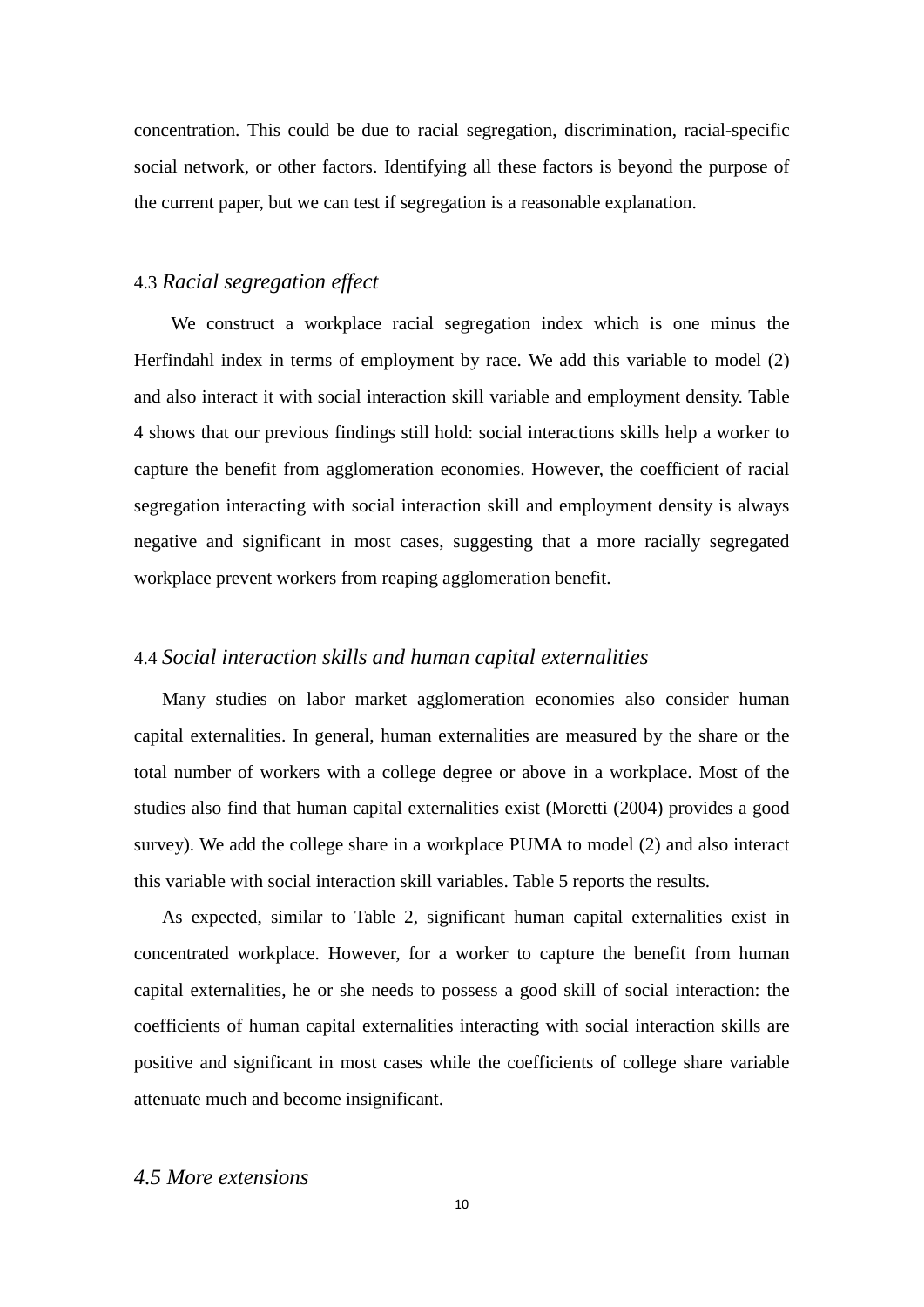The models can be extended in many directions to check the robustness of previous results or to test channels that prevent workers of same social interaction skills from capturing benefit from agglomeration economies differently. These extensions are being carried on now:

- (1) Add same-race employment share to model (2) to check how racial specific social network affects returns to social interaction skills;
- (2) A sample including female workers;
- (3) A sample including all workers age between 18 to 65.

#### 5 Conclusion

 Many existing studies use employment density to measure labor market agglomeration economies and find that workers benefit from agglomeration economies in terms of wage premium in employment clusters. We argue that social interaction is the channel through which agglomeration benefit takes place and is captured by workers. Using the standard census data and occupation attributes data, we construct variables to measure a worker's face-to-face communication skill, non-face-to-face communication skill, and overall social interaction skills. We confirm that social interaction skills contribute to wages, consistent with the studies on the returns to skills in urban labor markets. More importantly, we find that a worker with little social interaction skills cannot benefit from agglomeration economies and workers with higher social interaction skills benefit more from agglomeration economies. This finding is robust to many different specifications. Our findings can shed light on understanding why minorities benefit less from agglomeration economies and understanding the fundamental role of cities that cities promote social interactions.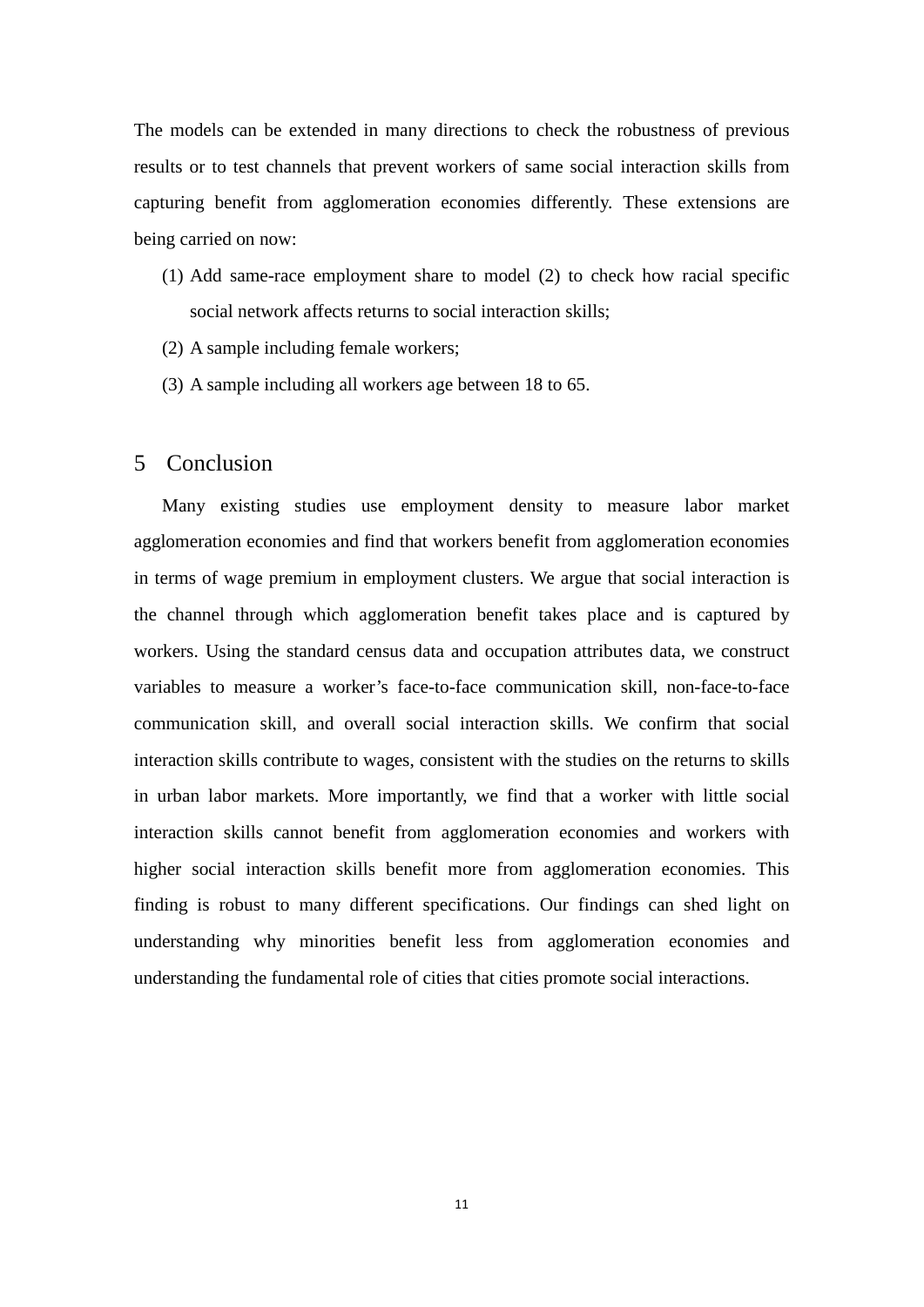#### References

- Ananat, E., Fu, S., Ross, S., 2012, Agglomeration, segregation, and social networks, working paper.
- Bacolod, M., Bernardo B., William S. 2009, Skills in the city. *Journal of Urban Economics* 65, 136-153.
- Brueckner, J., Largey, A., 2008, Social interaction and urban sprawl. *Journal of Urban Economics* 64, 18-34.
- Sylvie, C., Duranton, G., 2004, Communication externalities in cities. *Journal of Urban Economics* 56, 581-613.
- Fu, S., 2007, Smart Café Cities: Testing human capital externalities in the Boston metropolitan area. *Journal of Urban Economics* 61, 86-111.
- Fu, S., Ross, S., 2010, Wage premia in employment clusters: How important is worker heterogeneity? Working Paper.
- Lucas, R.,1988. On the mechanics of economic development. *Journal of Monetary Economics* 22, 3–42.
- Marshall, A., 1890, Principles of Economics, Macmillan, London.
- Moretti, E., 2004, Human capital externalities in cities, in: J.V. Henderson, J.F. Thisse (Eds.), Handbook of Regional and Urban Economics, vol. 4, North-Holland, Amsterdam.
- Rauch, J., 1993, Productivity gains from geographic concentration of human capital: evidence from the cities. *Journal of Urban Economics* 34, 380–400.
- Roback, J., 1982. Wages, rents, and the quality of life. *Journal of Political Economy* 90, 1257–1278.
- Rosenthal, S., Strange, W., 2004, Microfoundations of urban increasing returns: empirical evidence, in: J.V.Henderson, J.F. Thisse (Eds.), Handbook of Regional and Urban Economics, vol. 4, North-Holland, Amsterdam.
- Roy, A. D., 1951, Some thoughts on the distributions of earnings, *Oxford Economic Papers* 3, 135-146.
- Ruggles, S., Alexander, T., Genadek, K., Goeken, R., Schroeder, M., Sobek, M., 2010, *Integrated Public Use Microdata Series: Version 5.0* [Machine-readable database]. Minneapolis: University of Minnesota.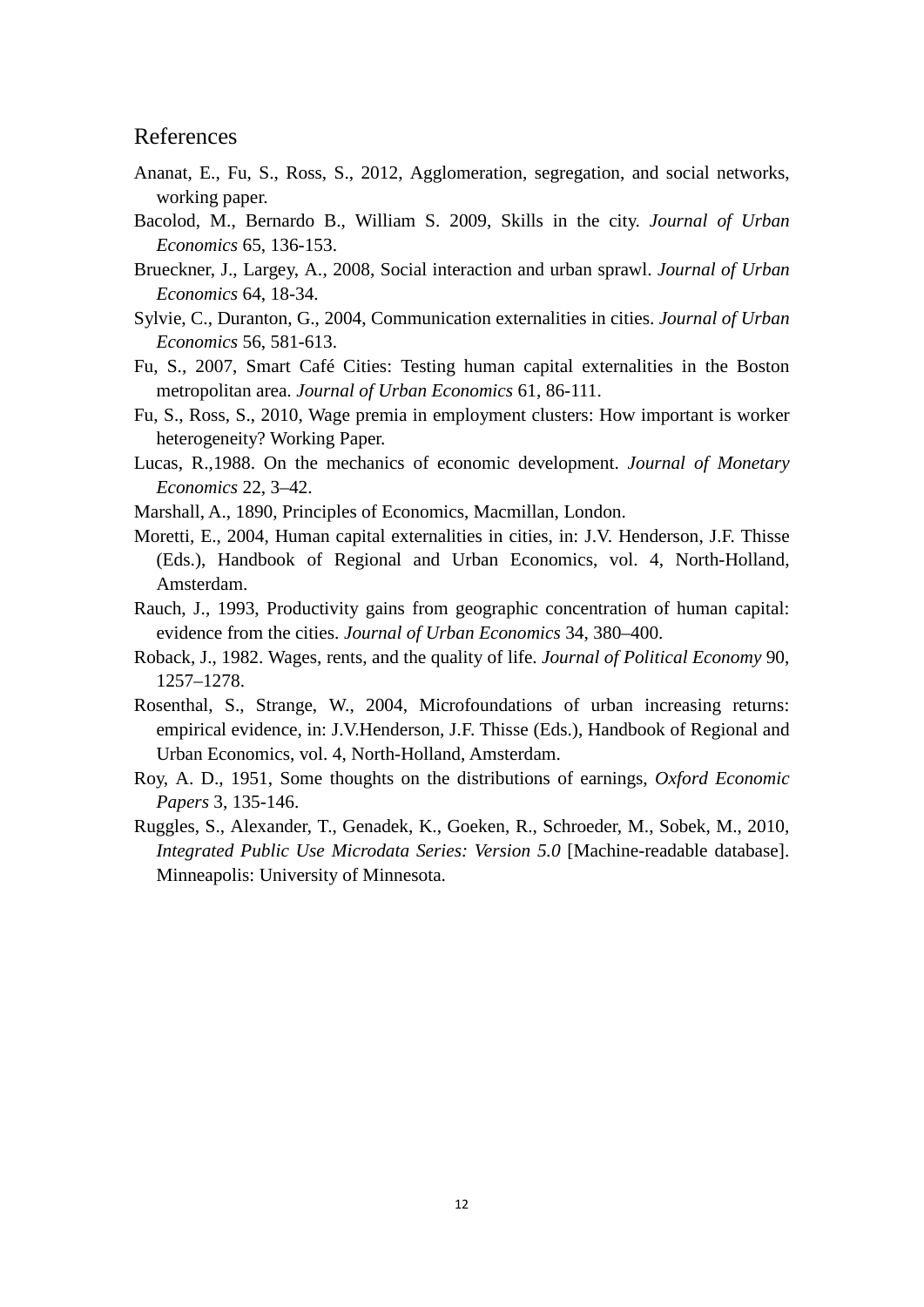# Appendix

Different from Bacolod, Blum, and Strange (2009) who use skill requirements in the occupation attributes to measure workers' skills level, we consider work context of each occupation. Specifically, we consider four kinds of work context and construct variables to measure social interaction skills. We use four work context attributes from the O\*NET data:

- **Face-to-Face Discussions** How often do you have to have face-to-face discussions with individuals or teams in this job?
- **Electronic Mail** How often do you use electronic mail in this job?
- **Letters and Memos** How often does the job require written letters and memos?
- **Telephone** How often do you have telephone conversations in this job?

Each work context variable is measure by a score between 0 and 100. We construct three variables to measure social interaction skills of a worker:

- *Face-to-face communication skill***:** the values are the same as the Face-to-Face Discussions attribute.
- *Non-face-to-face communication skill***:** the values are the average of Electronic Mail, Letters and Memos, and Telephone attributes.
- *Total social interaction skills***:** the values are the average of face-to-face communication skill and non-face-to-face communication skill.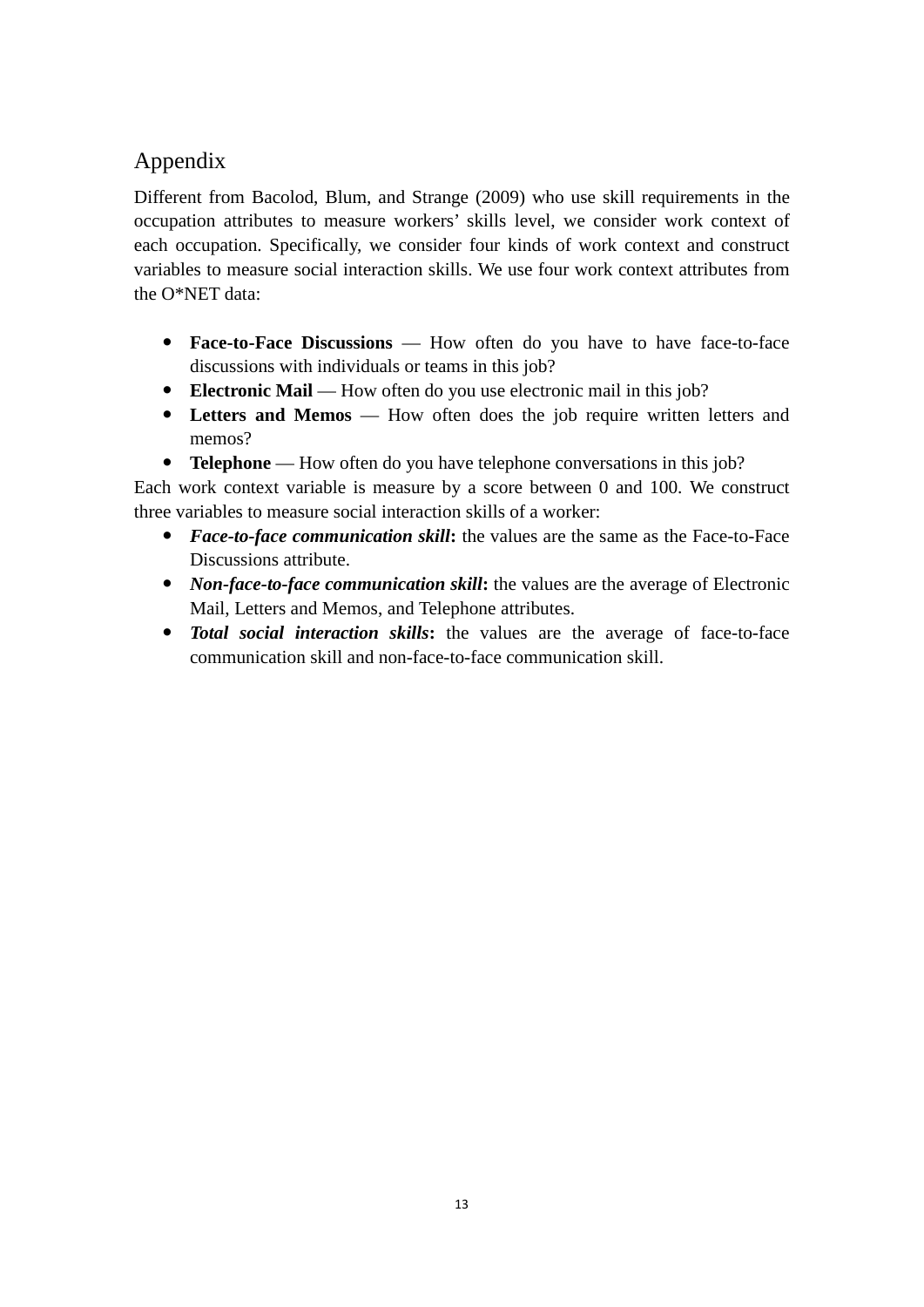| Variable Name                                       | Mean                                        | Standard                | Min              | Max          |  |
|-----------------------------------------------------|---------------------------------------------|-------------------------|------------------|--------------|--|
|                                                     |                                             | Deviation               |                  |              |  |
|                                                     | Dependent Variable                          |                         |                  |              |  |
| Average hourly wage                                 | 26.308                                      | 40.517                  | 0.001            | 7466.6<br>67 |  |
|                                                     |                                             | Workplace PUMA Controls |                  |              |  |
| PUMA employment density in                          | 0.012                                       | 0.040                   | 0.0000           | 0.219        |  |
| 100,000's/square KM                                 |                                             |                         | $\overline{4}$   |              |  |
| Share of college educated workers in<br><b>PUMA</b> | 0.366                                       | 0.085                   | 0.139            | 0.637        |  |
|                                                     | Individual Work Context (Social interaction |                         |                  |              |  |
|                                                     | skills)                                     |                         |                  |              |  |
| Face-to-face communication                          | 89.8                                        | 7.2                     | 39               | 100          |  |
| Non-face-to-face communication                      | 67.6                                        | 23.4                    | $\overline{7}$   | 98.3         |  |
| Total social interaction                            | 78.7                                        | 14.2                    | 28.7             | 99.2         |  |
|                                                     | <b>Individual Worker Controls</b>           |                         |                  |              |  |
| Age of worker                                       | 42.7                                        | 8.0                     | 30               | 59           |  |
| Non-Hispanic white worker                           | 0.778                                       | 0.416                   | $\boldsymbol{0}$ | $\mathbf{1}$ |  |
| African-American worker                             | 0.101                                       | 0.301                   | $\boldsymbol{0}$ | $\mathbf{1}$ |  |
| Hispanic worker                                     | 0.053                                       | 0.224                   | 0                | $\mathbf{1}$ |  |
| Asian and Pacific Islander worker                   | 0.063                                       | 0.242                   | 0                | $\mathbf{1}$ |  |
| High school degree                                  | 0.440                                       | 0.496                   | $\theta$         | $\mathbf{1}$ |  |
| Associate degree                                    | 0.071                                       | 0.258                   | $\boldsymbol{0}$ | 1            |  |
| Four years college                                  | 0.225                                       | 0.418                   | $\theta$         | 1            |  |
| Master degree                                       | 0.096                                       | 0.294                   | $\boldsymbol{0}$ | 1            |  |
| Degree beyond Masters                               | 0.054                                       | 0.226                   | 0                | 1            |  |
| Worker single                                       | 0.259                                       | 0.438                   | $\boldsymbol{0}$ | 1            |  |
| Presence of own children in household               | 0.553                                       | 0.497                   | $\boldsymbol{0}$ | $\mathbf{1}$ |  |
| Born in the United States                           | 0.803                                       | 0.397                   | $\Omega$         | $\mathbf{1}$ |  |
| Quality of spoken English                           | 0.164                                       | 0.370                   | $\overline{0}$   | $\mathbf{1}$ |  |
| Sample size                                         |                                             | 830259                  |                  |              |  |

# Table 1: Descriptive statistics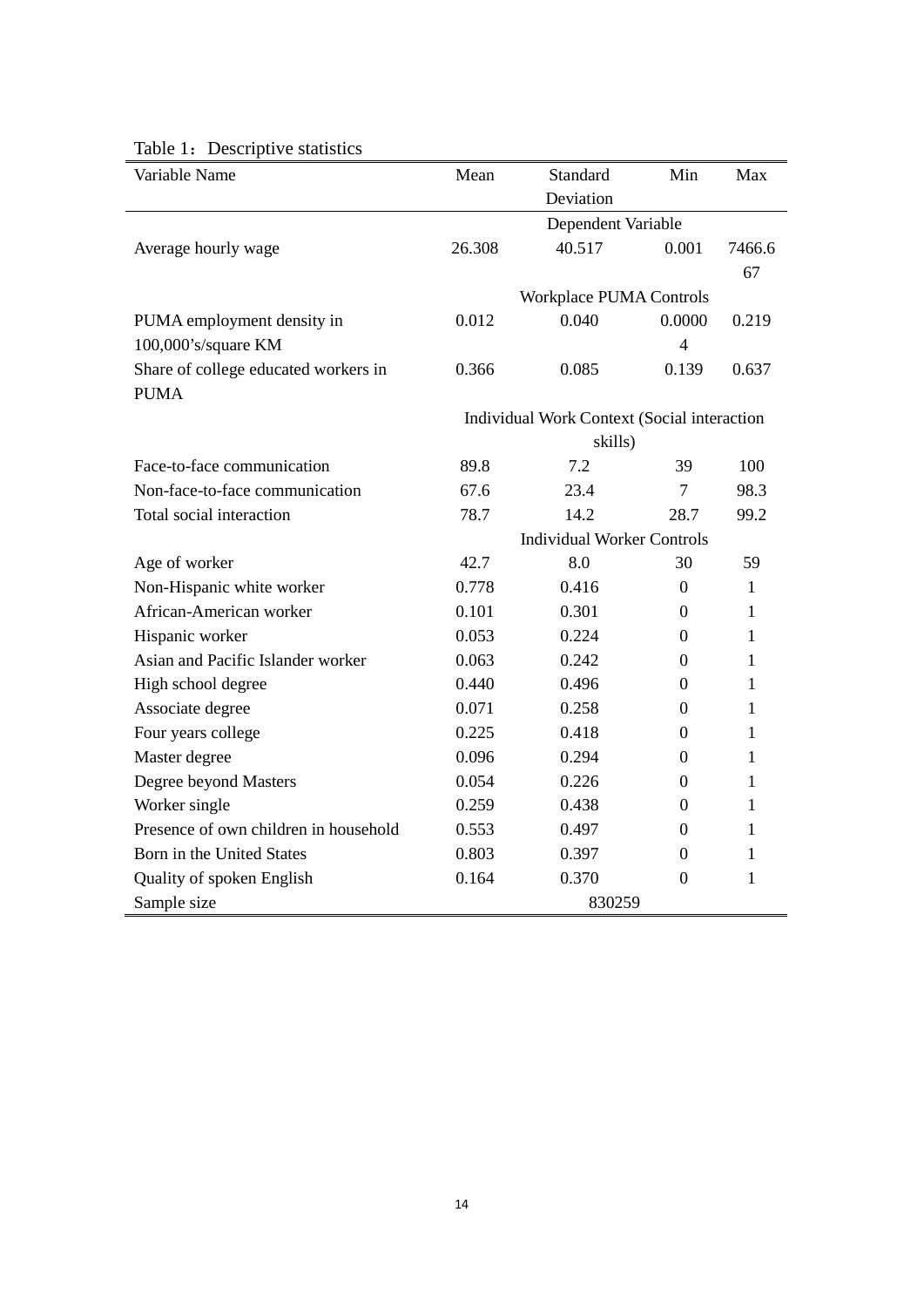|                                | (1)        | (2)                   | (3)         | (4)                   |  |
|--------------------------------|------------|-----------------------|-------------|-----------------------|--|
| Independent variables          | Panel A    |                       |             |                       |  |
| <b>Employment density</b>      | $0.914***$ | $-0.392$              | $0.478***$  | 0.0850                |  |
|                                | (18.74)    | $(-1.11)$             | (3.57)      | (0.36)                |  |
| Face to face communication     |            | $0.0144***$           |             |                       |  |
| *employment density            |            | (3.60)                |             |                       |  |
| Face to face communication     |            | $0.0064***$           |             |                       |  |
|                                |            | (49.67)               |             |                       |  |
| Non-face-to-face communication |            |                       | $0.0056**$  |                       |  |
| *employment density            |            |                       | (3.05)      |                       |  |
| Non-face-to-face communication |            |                       | $0.0046***$ |                       |  |
|                                |            |                       | (67.28)     |                       |  |
| Total social interaction       |            |                       |             | 0.0098***             |  |
| *employment density            |            |                       |             | (3.36)                |  |
| Total social interaction       |            |                       |             | $0.0074***$           |  |
|                                |            |                       |             | (71.22)               |  |
| $R^2$                          | 0.299      | 0.302                 | 0.306       | 0.306                 |  |
| Independent variables          | Panel B    |                       |             |                       |  |
| <b>Employment density</b>      |            | $-1.528$ <sup>*</sup> | $-0.0733$   | $-0.679$ <sup>*</sup> |  |
|                                |            | $(-2.22)$             | $(-0.41)$   | $(-2.02)$             |  |
| Face-to-face communication     |            | $0.0235***$           |             |                       |  |
| *employment density            |            | (2.94)                |             |                       |  |
| Non-face-to-face communication |            |                       | 0.0091      |                       |  |
| *employment density            |            |                       | (3.40)      |                       |  |
| Total social interaction       |            |                       |             | 0.0156                |  |
| *employment density            |            |                       |             | (3.52)                |  |
| $R^2$                          |            | 0.317                 | 0.317       | 0.317                 |  |

Table 2: Results of social interaction and agglomeration for logarithm of hourly wage

Note: Models in panel A use 2-digit occupational and residential PUMA fixed effects. The standard errors are clustered ate workplace PUMA level. Models in panel B use 3-digit occupational and metropolitan statistical area fixed effects; the standard errors are clustered at 3-digit occupation code level. Individual demographic variables are included but coefficients are not reported here. t statistics are in parentheses.  $10\%$ ,  $10\%$ ,  $10\%$ ,  $10\%$ ,  $10\%$ ,  $10\%$ ,  $10\%$ ,  $10\%$ levels, respectively. Sample size: 830,259.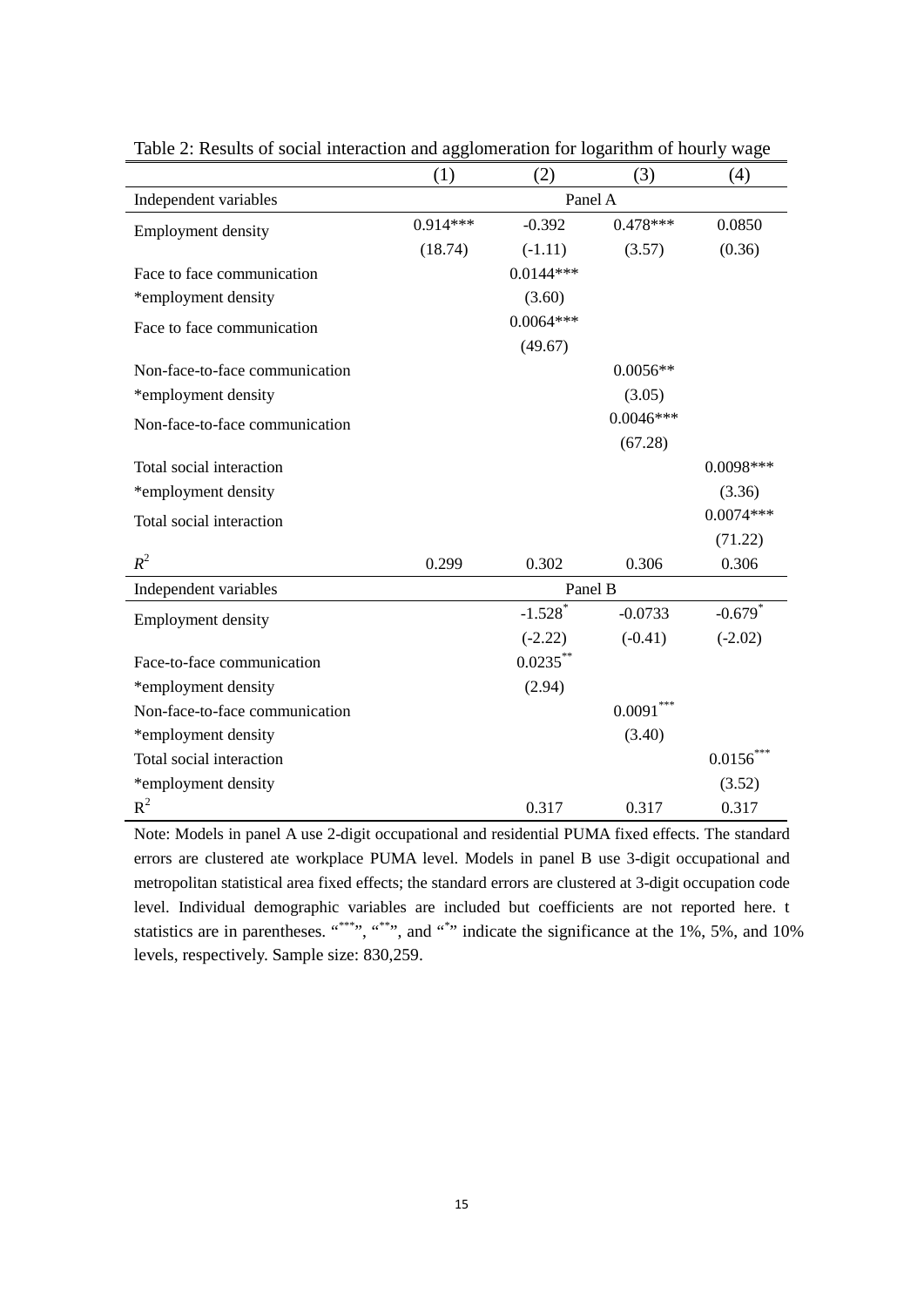| White                   | <b>Black</b>   | Hispanic    | Asian          |
|-------------------------|----------------|-------------|----------------|
| Panel A                 |                |             |                |
| 0.434                   | 0.401          | $0.721*$    | $-0.0975$      |
| (1.54)                  | (1.50)         | (2.02)      | $(-0.20)$      |
| $0.0072*$               | 0.0009         | $-0.0016$   | 0.0079         |
| (2.14)                  | (0.27)         | $(-0.33)$   | (1.30)         |
| $0.0078^{\ast\ast\ast}$ | $0.0054^{***}$ | $0.0058***$ | $0.0066^{***}$ |
| (65.25)                 | (23.32)        | (17.79)     | (18.29)        |
| 0.284                   | 0.226          | 0.253       | 0.366          |
| 645656                  | 83639          | 43854       | 52020          |
| Panel B                 |                |             |                |
| $-0.0564$               | 0.535          | 0.333       | $-1.539**$     |
| $(-0.15)$               | (1.61)         | (0.86)      | $(-2.81)$      |
| $0.0102*$               | $-0.0029$      | $-0.0005$   | $0.0221***$    |
| (2.05)                  | $(-0.71)$      | $(-0.09)$   | (3.32)         |
| 0.296                   | 0.234          | 0.249       | 0.366          |
| 645656                  | 83639          | 43854       | 52020          |
|                         |                |             |                |

Table 3: Basic results using total social interaction by race

Note: Models in panel A use 2-digit occupational and residential PUMA fixed effects. The standard errors are clustered ate workplace PUMA level. Models in panel B use 3-digit occupational and metropolitan statistical area fixed effects; the standard errors are clustered at 3-digit occupation code level. Individual demographic variables are included but coefficients are not reported here. t statistics are in parentheses.  $10\%$ ,  $10\%$ ,  $10\%$ ,  $10\%$ ,  $10\%$ ,  $10\%$ ,  $10\%$ ,  $10\%$ levels, respectively.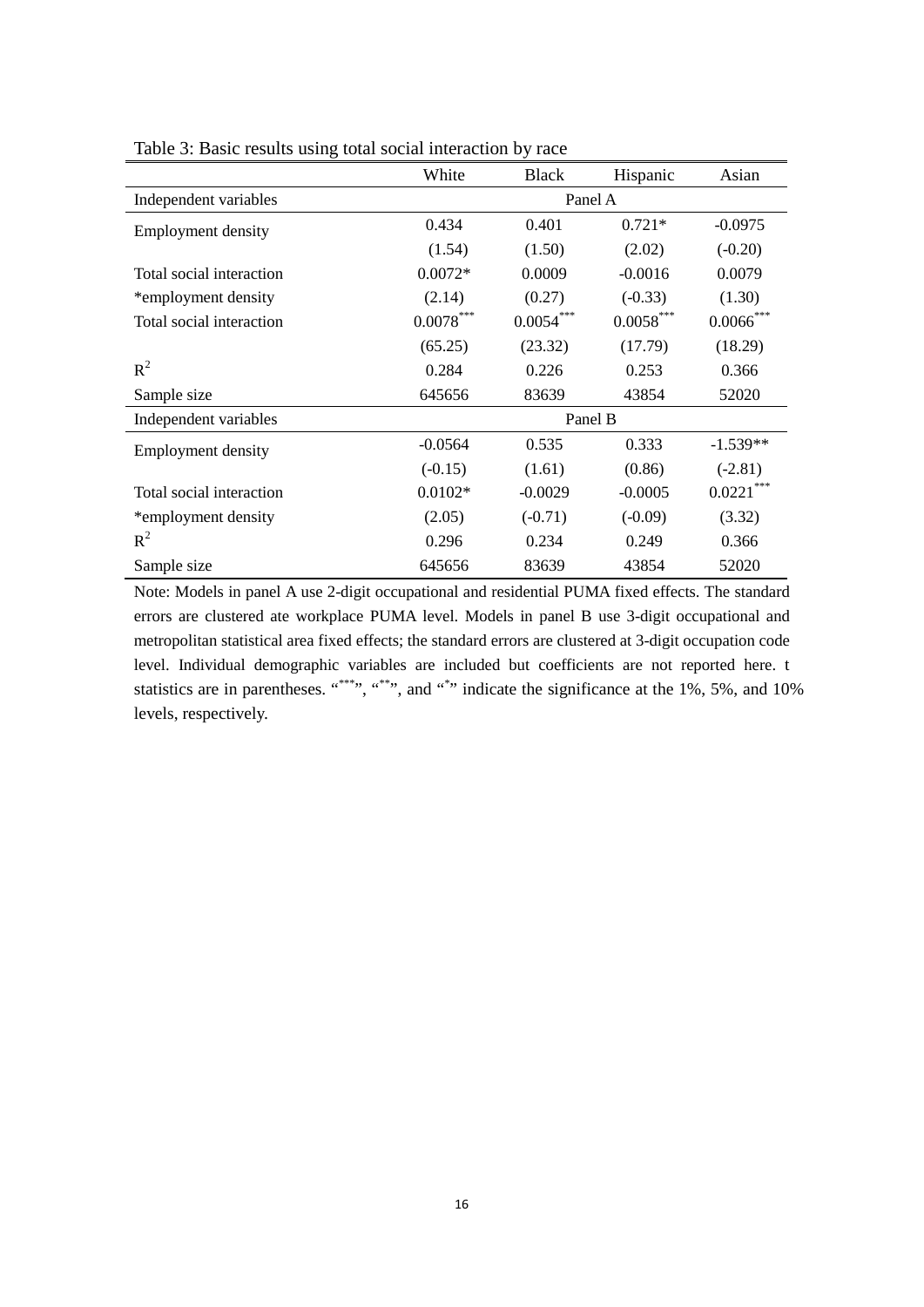|                                      | (1)         | (2)         | (3)         |
|--------------------------------------|-------------|-------------|-------------|
| Independent variables                |             | Panel A     |             |
| <b>Employment density</b>            | $-0.397$    | $0.361**$   | $-0.0001$   |
|                                      | $(-1.08)$   | (2.62)      | $(-0.00)$   |
| Race segregation                     | $0.321***$  | $0.303***$  | $0.304***$  |
|                                      | (23.29)     | (22.25)     | (22.42)     |
| Face-to-face communication           | $0.0064***$ |             |             |
|                                      | (49.67)     |             |             |
| Face-to-face communication           | $0.0309**$  |             |             |
| *employment density                  | (3.25)      |             |             |
| Face-to-face communication           | $-0.0331*$  |             |             |
| *employment density*race segregation | $(-2.10)$   |             |             |
| Non-face-to-face communication       |             | $0.0046***$ |             |
|                                      |             | (66.77)     |             |
| Non-face-to-face communication       |             | 0.0080      |             |
| *employment density                  |             | (0.72)      |             |
| Non-face-to-face communication       |             | $-0.0052$   |             |
| *employment density*race segregation |             | $(-0.26)$   |             |
| Total social interaction             |             |             | $0.0074***$ |
|                                      |             |             | (70.84)     |
| Total social interaction             |             |             | $0.0218*$   |
| *employment density                  |             |             | (2.15)      |
| Total social interaction             |             |             | $-0.0232$   |
| *employment density*race segregation |             |             | $(-1.32)$   |
| $R^2$                                | 0.303       | 0.307       | 0.307       |
| Independent variables                |             | Panel B     |             |
| <b>Employment density</b>            | $-1.693*$   | $-0.238$    | $-0.871*$   |
|                                      | $(-2.40)$   | $(-1.30)$   | $(-2.54)$   |
| Race segregation                     | $0.147***$  | $0.149***$  | $0.148***$  |
|                                      | (7.07)      | (7.12)      | (7.10)      |
| Face-to-face communication           | $0.108***$  |             |             |
| *employment density                  | (8.20)      |             |             |
| Face-to-face communication           | $-0.151***$ |             |             |
| *employment density*race segregation | $(-9.28)$   |             |             |
| Non-face-to-face communication       |             | $0.0826***$ |             |
| *employment density                  |             | (6.75)      |             |
| Non-face-to-face communication       |             | $-0.131***$ |             |
| *employment density*race segregation |             | $(-6.32)$   |             |
| Total social interaction             |             |             | $0.0989***$ |
| *employment density                  |             |             | (8.45)      |
| Total social interaction             |             |             | $-0.148***$ |
| *employment density*race segregation |             |             | $(-8.12)$   |
| $R^2$                                | 0.318       | 0.318       | 0.318       |

| Table 4: Add race segregation to basic models |  |  |  |
|-----------------------------------------------|--|--|--|
|-----------------------------------------------|--|--|--|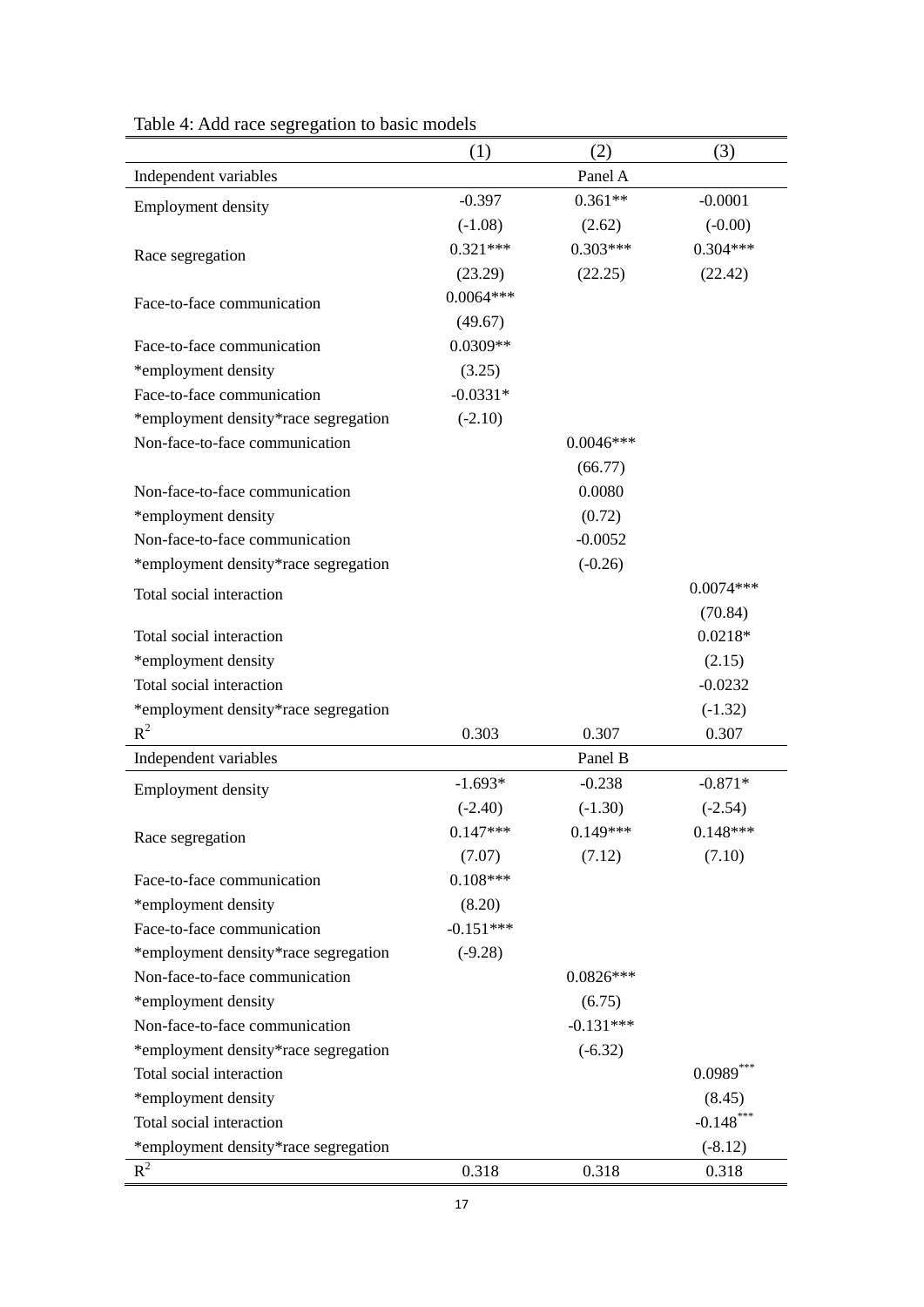Note: Models in panel A use 2-digit occupational and residential PUMA fixed effects. The standard errors are clustered ate workplace PUMA level. Models in panel B use 3-digit occupational and metropolitan statistical area fixed effects; the standard errors are clustered at 3-digit occupation code level. Individual demographic variables are included but coefficients are not reported here. t statistics are in parentheses.  $10\%$ ,  $10\%$ ,  $10\%$ ,  $10\%$ ,  $10\%$ ,  $10\%$ ,  $10\%$ ,  $10\%$ levels, respectively. Sample size: 830,259.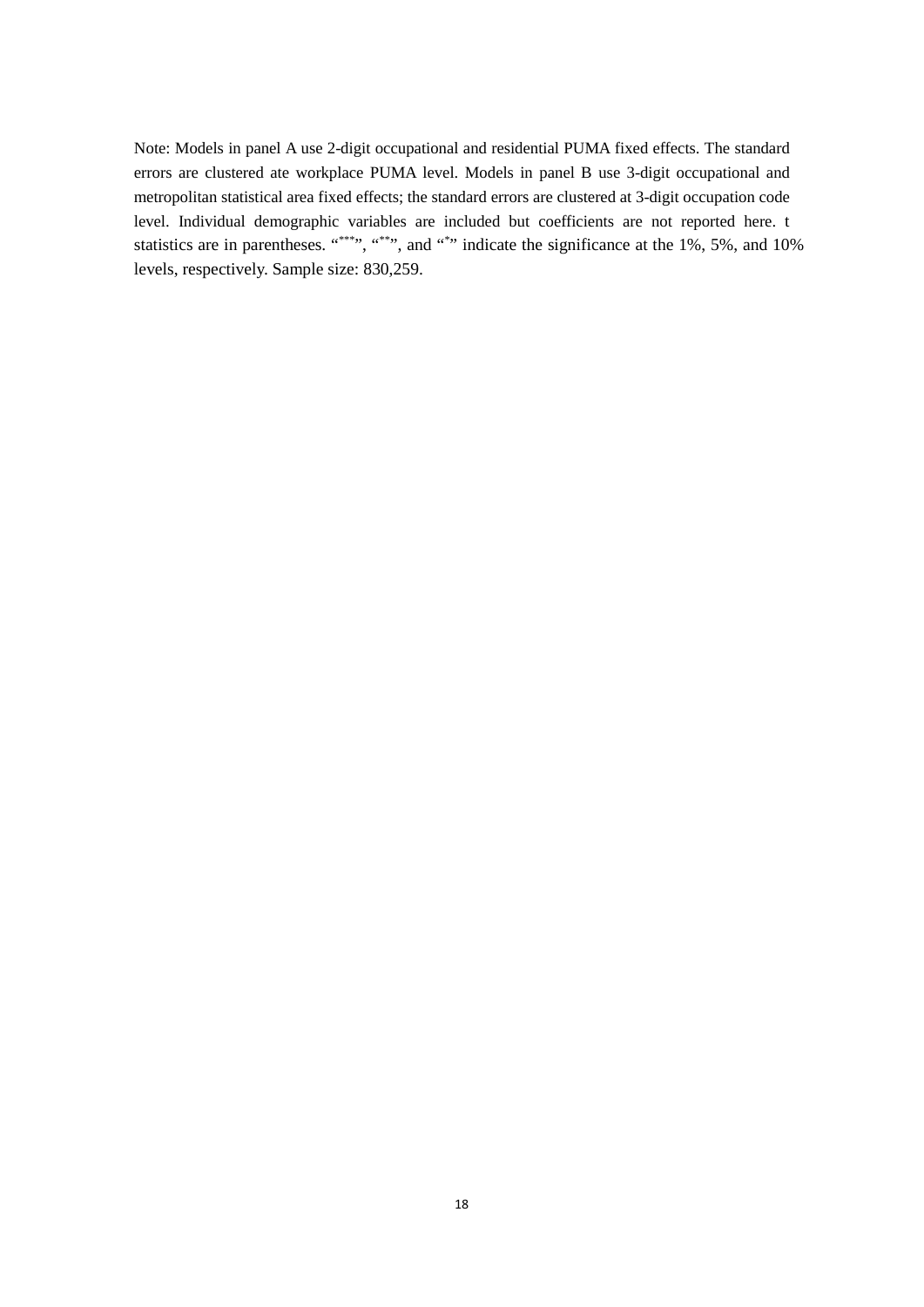|                                | (1)         | (2)         | (3)         | (4)          |
|--------------------------------|-------------|-------------|-------------|--------------|
| Independent variables          | Panel A     |             |             |              |
| <b>Employment density</b>      | $0.658***$  | $-0.455$    | $0.421**$   | 0.0850       |
|                                | (11.09)     | $(-1.18)$   | (2.87)      | (0.36)       |
| College share                  | $0.315***$  | $-0.0674$   | $-0.00001$  | $-0.229*$    |
|                                | (12.63)     | $(-0.45)$   | $(-0.00)$   | $(-2.47)$    |
| Face-to-face communication     |             | $0.0122**$  |             |              |
| *employment density            |             | (2.78)      |             |              |
| Face-to-face communication     |             | $0.0043**$  |             |              |
| *college share                 |             | (2.65)      |             |              |
| Face-to-face communication     |             | $0.0049***$ |             |              |
|                                |             | (8.51)      |             |              |
| Non-face-to-face communication |             |             | 0.0029      |              |
| *employment density            |             |             | (1.42)      |              |
| Non-face-to-face communication |             |             | $0.0045***$ |              |
| *college share                 |             |             | (6.49)      |              |
| Non-face-to-face communication |             |             | $0.0030***$ |              |
|                                |             |             | (12.91)     |              |
| Total social interaction       |             |             |             | 0.0057       |
| *employment density            |             |             |             | (1.77)       |
| Total social interaction       |             |             |             | $0.0068$ *** |
| *college share                 |             |             |             | (6.07)       |
| Total social interaction       |             |             |             | $0.0050***$  |
|                                |             |             |             | (13.18)      |
| $R^2$                          | 0.299       | 0.302       | 0.306       | 0.307        |
| Independent variables          |             | Panel B     |             |              |
| <b>Employment density</b>      | $-1.678**$  | $-0.0733$   |             | $-0.679*$    |
|                                | $(-2.22)$   | $(-0.41)$   |             | $(-2.02)$    |
| College share                  | 0.0863      | $0.211***$  |             | 0.0101       |
|                                | (0.28)      | (3.31)      |             | (0.07)       |
| Face-to-face communication     | $0.0214***$ |             |             |              |
| *employment density            | (2.83)      |             |             |              |
| Face-to-face communication     | 0.0042      |             |             |              |
| *college share                 | (1.18)      |             |             |              |
| Non-face-to-face communication |             |             | $0.0073***$ |              |
| *employment density            |             |             | (2.66)      |              |
| Non-face-to-face communication |             |             | $0.0039***$ |              |
| *college share                 |             |             | (3.45)      |              |
| Total social interaction       |             |             |             | $0.0128**$   |
| *employment density            |             |             |             | (2.85)       |
| Total social interaction       |             |             |             | $0.0059**$   |
| *college share                 |             |             |             | (3.03)       |
| $R^2$                          | 0.319       |             | 0.319       | 0.319        |

## Table 5: Add college share to basic models